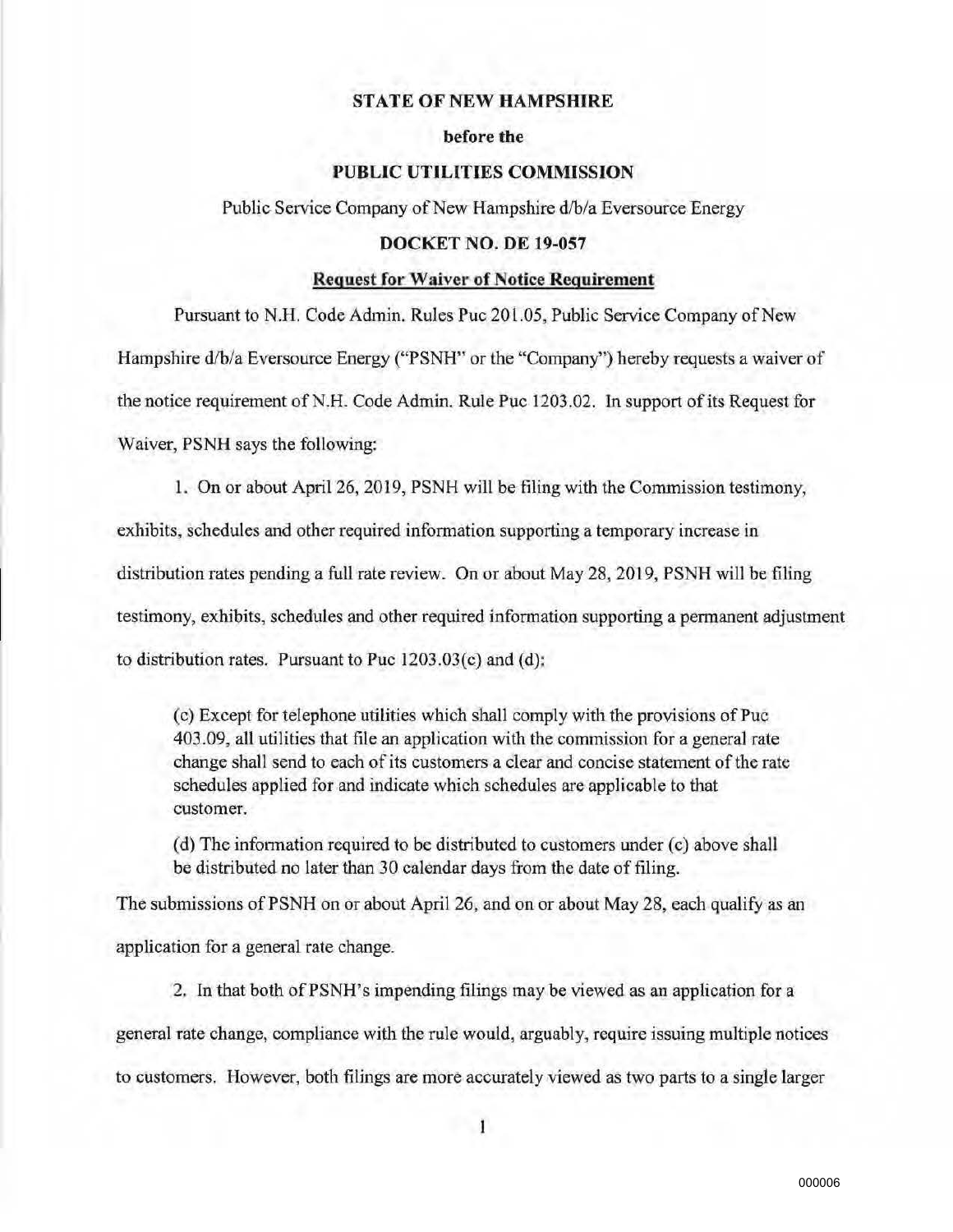filing. In PSNH's view, sending a notice to customers for the temporary rate request and again for the permanent rate request would be unnecessarily duplicative, as well as confusing to customers and the general public.

3. To avoid the unnecessary duplication, and potential confusion, PSNH hereby requests that a waiver be granted from the requirement to distribute a notice regarding the temporary rate request. PSNH would comply with the requirement to distribute the required notice as it relates to the permanent rate submission. In that the two notices relate to a single overa11 request for a base-rate change, providing a single notice to customers is reasonable and will avoid the confusion and misunderstandings that might come with customers receiving multiple notices.

4. Pursuant to Puc 201.05, the Commission may waive one or more of its rules if the waiver serves the public interest, and the waiver shall not disrupt the orderly proceeding of the Commission. The public interest is served if compliance with the rule would be onerous given the circumstances, and the purpose of the rule shall be satisfied by an alternative method. Puc 201.05 (b). In that customers will still receive the required notice relating to PSNH's general rate change application, the public interest in receiving infonnation about the proceeding will be served and by avoiding customer confusion, the orderly conduct of the proceeding wi1l be maintained. Accordingly, PSNH requests that the requested waiver be granted.

**WHEREFORE,** PSNH respectfully requests that the Commission:

- A. Issue an order granting the above~identified waiver, and
- B. Order such further relief as may be just and equitable.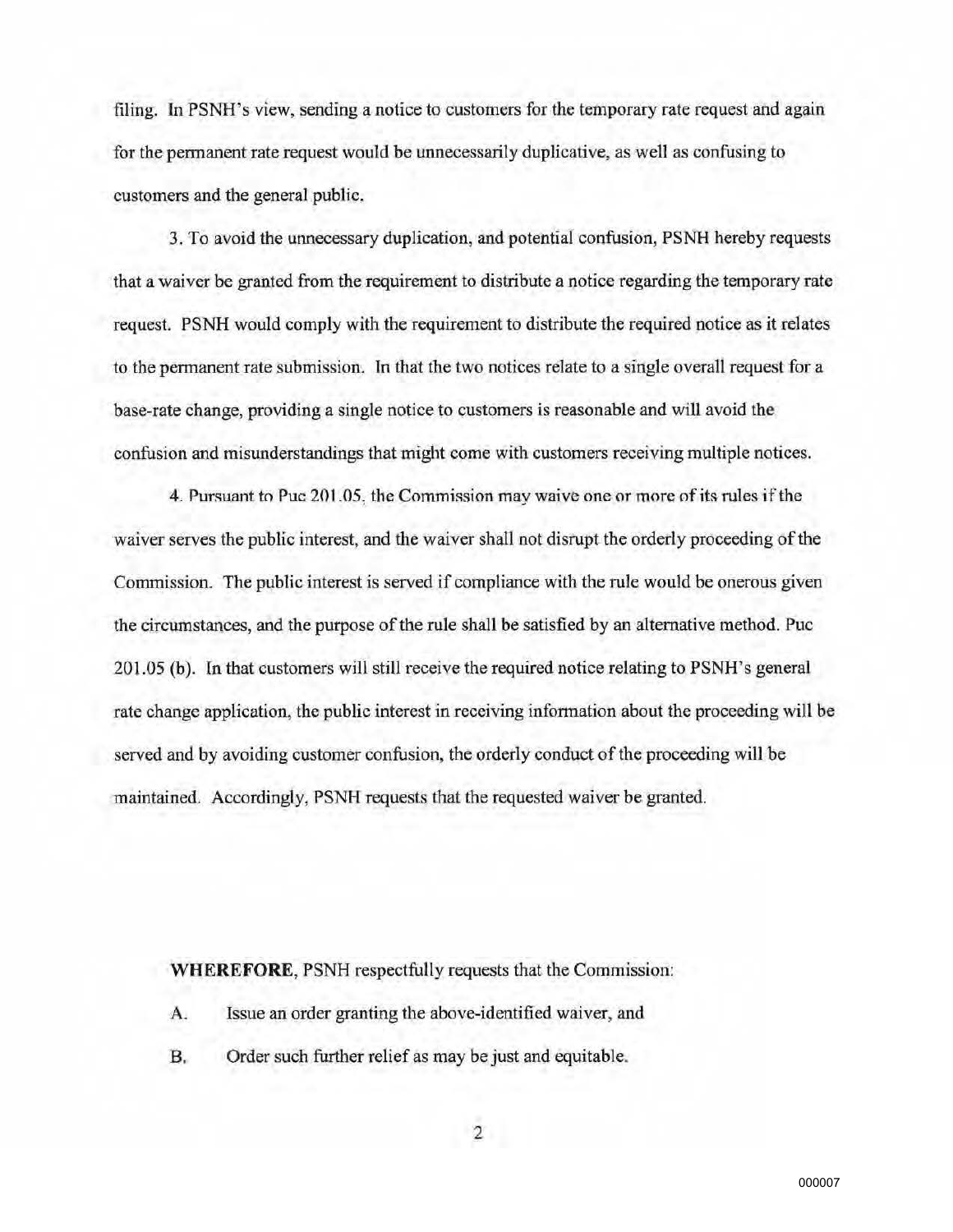Respectfully submitted,

Public Service Company of New Hampshire d/b/a Eversource Energy By Its Attorneys

**Senior Counsel** Spectfully submitted,<br>blic Service Company of New Hampshire d/b/a Eversource Energy<br>Its Attorneys<br>Extends the VI Fossum<br>initially Counsel<br>blic Service Company of New Hampshire d/b/a Eversource Energy Public Service Company of New Hampshire d/b/a Eversource Energy 780 N. Commercial St. Manchester, NH 03101 603-634-2961 Matthew.Fossum@eversource.com

 $By: \underline{\hbox{\tt\large\textsf{Div}}}\, \underline{\hbox{\tt\large\textsf{Down}}} \, \underline{\hbox{\tt\large\textsf{Down}}}$ 

Daniel P. Venora Keegan Werlin LLP 99 High Street, Suite 2900 Boston, MA 02110 (617) 951-1400 dvenora@keeganwerlin.com